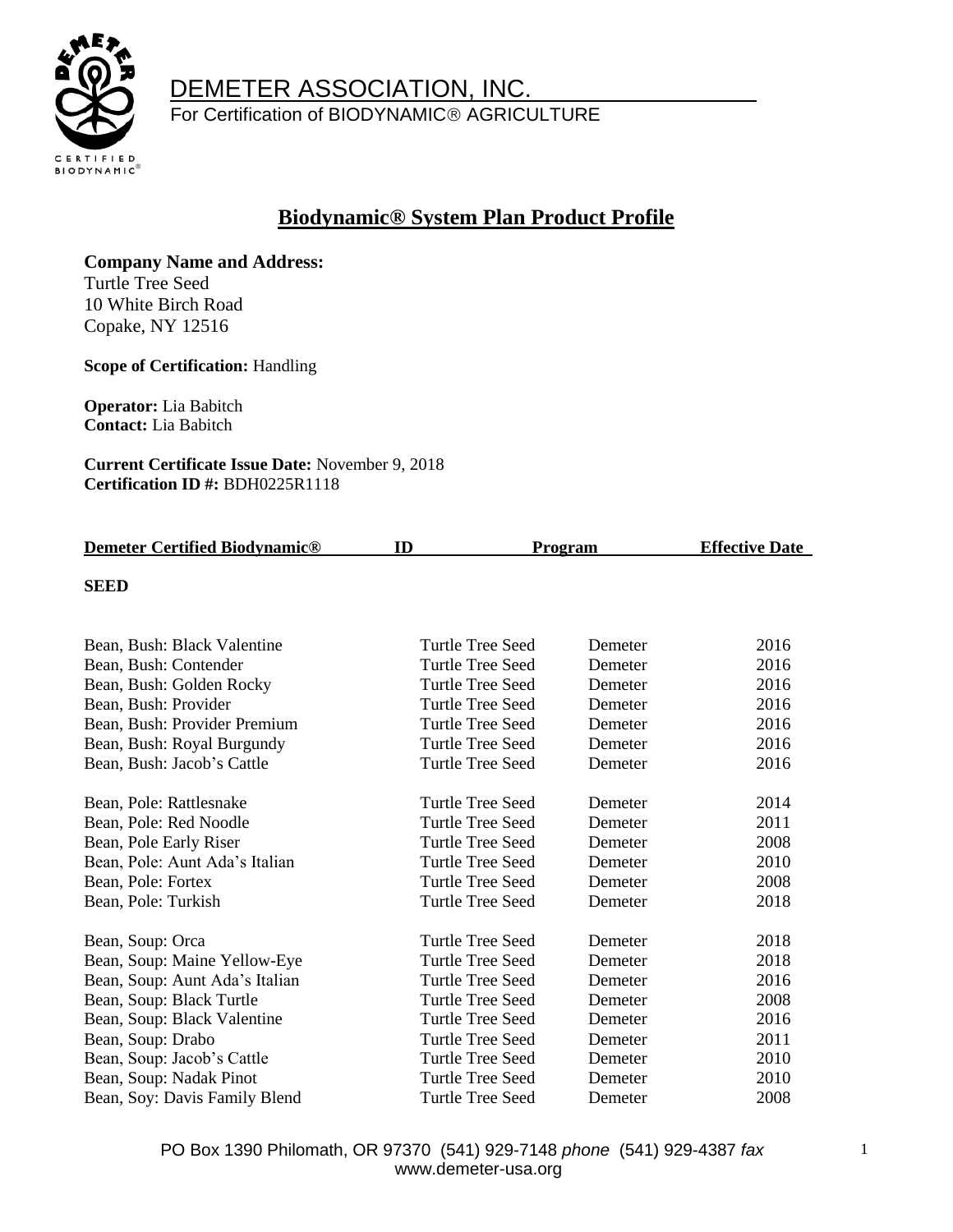

| Beet: Robuschka                   | <b>Turtle Tree Seed</b> | Demeter | 2010 |
|-----------------------------------|-------------------------|---------|------|
| Beet: Lutz Green Leaf             | <b>Turtle Tree Seed</b> | Demeter | 2010 |
| <b>Beet: Detroit Dark Red</b>     | <b>Turtle Tree Seed</b> | Demeter | 2010 |
| <b>Beet: Three Root Grex</b>      | Turtle Tree Seed        | Demeter | 2016 |
| Beet: Feuer Kugel                 | <b>Turtle Tree Seed</b> | Demeter | 2008 |
| Beet: Fodder Beet,                |                         |         |      |
| Mammoth Long Red Mangel           | <b>Turtle Tree Seed</b> | Demeter | 2016 |
| Burdock: Takinogawa Long          | <b>Turtle Tree Seed</b> | Demeter | 2016 |
| Broccoli: Umpqa                   | <b>Turtle Tree Seed</b> | Demeter | 2008 |
| Broccoli: Piracicaba              | <b>Turtle Tree Seed</b> | Demeter | 2008 |
| Cabbage: Amarant                  | <b>Turtle Tree Seed</b> | Demeter | 2010 |
| Cabbage: Filderkraut              | <b>Turtle Tree Seed</b> | Demeter | 2011 |
| Cabbage: Heike-Marie's Improved   | <b>Turtle Tree Seed</b> | Demeter | 2016 |
| Cabbage: Early Bird Cabbage       | <b>Turtle Tree Seed</b> | Demeter | 2010 |
| Cabbage: Dottenfelder Storage     | <b>Turtle Tree Seed</b> | Demeter | 2010 |
| Cabbage: European Storage         | <b>Turtle Tree Seed</b> | Demeter | 2010 |
| Cabbage: Holsteiner Platter       | <b>Turtle Tree Seed</b> | Demeter | 2010 |
| Cabbage: Rodynda                  | <b>Turtle Tree Seed</b> | Demeter | 2010 |
| Cabbage: Winterfrust, Savoy       | <b>Turtle Tree Seed</b> | Demeter | 2010 |
| Chinese Cabbage: Granat           | <b>Turtle Tree Seed</b> | Demeter | 2010 |
| Chinese Cabbage: Nozaki Early     | <b>Turtle Tree Seed</b> | Demeter | 2010 |
| Chinese Cabbage: Houshu           | <b>Turtle Tree Seed</b> | Demeter | 2010 |
| Carrot: Rolanka                   | <b>Turtle Tree Seed</b> | Demeter | 2011 |
| Carrot: Minicor                   | <b>Turtle Tree Seed</b> | Demeter | 2010 |
| <b>Carrot: Early Milan Nantes</b> | <b>Turtle Tree Seed</b> | Demeter | 2010 |
| Carrot: Rodelika                  | <b>Turtle Tree Seed</b> | Demeter | 2010 |
| Carrot: Scarlet Nantes Improved   | Turtle Tree Seed        | Demeter | 2010 |
| Carrot: Yellowstone               | <b>Turtle Tree Seed</b> | Demeter | 2010 |
| Cauliflower: Overwintering,       |                         |         |      |
| <b>Spring Snow</b>                | Turtle Tree Seed        | Demeter | 2010 |
| Cauliflower: Odysseus             | <b>Turtle Tree Seed</b> | Demeter | 2010 |
| Celery: Ventura                   | <b>Turtle Tree Seed</b> | Demeter | 2010 |
| Celeriac: Brilliant               | <b>Turtle Tree Seed</b> | Demeter | 2010 |
| Celeriac: Monarch                 | <b>Turtle Tree Seed</b> | Demeter | 2010 |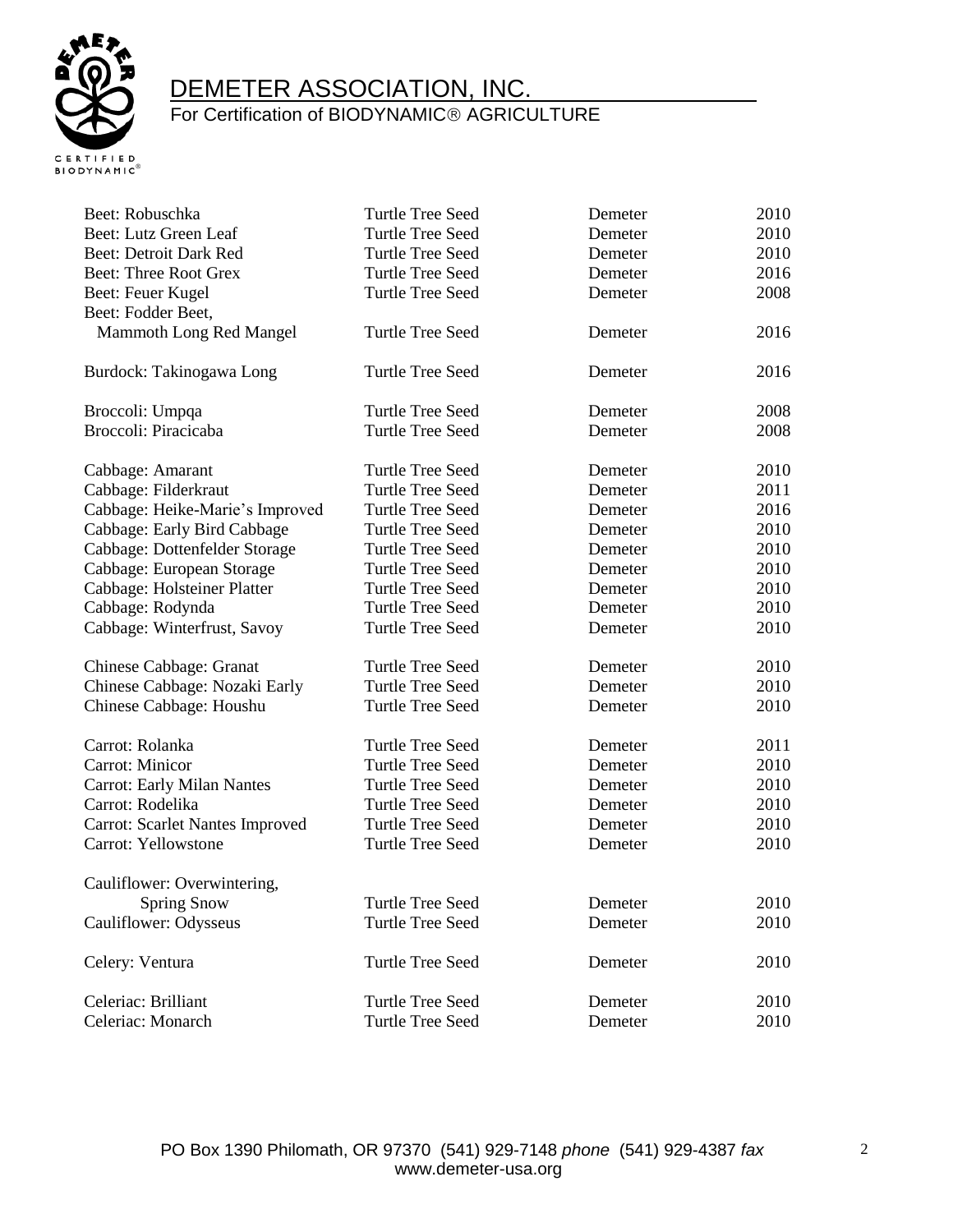

| Corn, Sweet: Ashworth                     | <b>Turtle Tree Seed</b> | Demeter | 2009 |
|-------------------------------------------|-------------------------|---------|------|
| Corn, Sweet: Harmony                      | <b>Turtle Tree Seed</b> | Demeter | 2016 |
| Corn, Sweet: Rose Potpourri               | Turtle Tree Seed        | Demeter | 2008 |
| Corn, Pop: Vermont Red Kernel             | Turtle Tree Seed        | Demeter | 2009 |
| Corn, Pop: Glass Gem                      |                         |         |      |
| Corn, Flour: Hopi Blue                    | <b>Turtle Tree Seed</b> | Demeter | 2010 |
| Cucumber: Persian                         | Turtle Tree Seed        | Demeter | 2010 |
| <b>Cucumber: Boston Pickler</b>           | <b>Turtle Tree Seed</b> | Demeter | 2008 |
| Cucumber: Marketmore 76                   | <b>Turtle Tree Seed</b> | Demeter | 2010 |
| Cucumber: Marketmore 86                   | <b>Turtle Tree Seed</b> | Demeter | 2010 |
| Cucumber: Slicing 97                      | <b>Turtle Tree Seed</b> | Demeter | 2010 |
| <b>Cucumber: Boothby Blonde</b>           | <b>Turtle Tree Seed</b> | Demeter | 2010 |
| Cucumber: Shintokiwa                      | <b>Turtle Tree Seed</b> | Demeter | 2010 |
| Eggplant: Rosa Bianca                     | Turtle Tree Seed        | Demeter | 2010 |
| Eggplant: Violetta Lunga                  | <b>Turtle Tree Seed</b> | Demeter | 2010 |
| <b>Eggplant: Black Beauty</b>             | <b>Turtle Tree Seed</b> | Demeter | 2014 |
| <b>Eggplant: Ping Tung Long</b>           | Turtle Tree Seed        | Demeter | 2010 |
| <b>Endive: Brussels Witloof</b>           | <b>Turtle Tree Seed</b> | Demeter | 2016 |
| <b>Endive: Emerald Escarole</b>           | <b>Turtle Tree Seed</b> | Demeter | 2016 |
| <b>Endive: Treffine Maraichere Frisee</b> | <b>Turtle Tree Seed</b> | Demeter | 2010 |
| Chicory: Zuckerhut                        | <b>Turtle Tree Seed</b> | Demeter | 2014 |
| Chicory: Ascolana                         | <b>Turtle Tree Seed</b> | Demeter | 2018 |
| Fennel, Bulbing: Perfektion               | <b>Turtle Tree Seed</b> | Demeter | 2009 |
| Fennel, Bulbing: Zefa Fino                | <b>Turtle Tree Seed</b> | Demeter | 2010 |
| Greens: Garden (Upland) Cress             | <b>Turtle Tree Seed</b> | Demeter | 2011 |
| Greens: Karate Cabbage                    | <b>Turtle Tree Seed</b> | Demeter | 2016 |
| Greens: Miner's Lettuce                   | <b>Turtle Tree Seed</b> | Demeter | 2008 |
| Greens: Corn Salad                        | <b>Turtle Tree Seed</b> | Demeter | 2016 |
| Greens: Corn Salad, New York Hardy        | <b>Turtle Tree Seed</b> | Demeter | 2010 |
| Greens: Arugula                           | <b>Turtle Tree Seed</b> | Demeter | 2008 |
| <b>Greens: Pepper Cress</b>               | <b>Turtle Tree Seed</b> | Demeter | 2009 |
| Greens: Sorrel                            | <b>Turtle Tree Seed</b> | Demeter | 2011 |
| Greens, Asian: Ruby Streaks               | <b>Turtle Tree Seed</b> | Demeter | 2016 |
| Greens, Asian: Yukina Savory              | <b>Turtle Tree Seed</b> | Demeter | 2016 |
| Greens, Asian: Komatsuna                  | <b>Turtle Tree Seed</b> | Demeter | 2010 |
| Greens, Asian: Kyona Mizuna               | <b>Turtle Tree Seed</b> | Demeter | 2010 |
| Greens, Asian: Mustard, Giant Red         | <b>Turtle Tree Seed</b> | Demeter | 2016 |
| Greens, Asian: Asian Green Mix            | <b>Turtle Tree Seed</b> | Demeter | 2010 |
| Greens, Asian: Tat Soi                    | <b>Turtle Tree Seed</b> | Demeter | 2010 |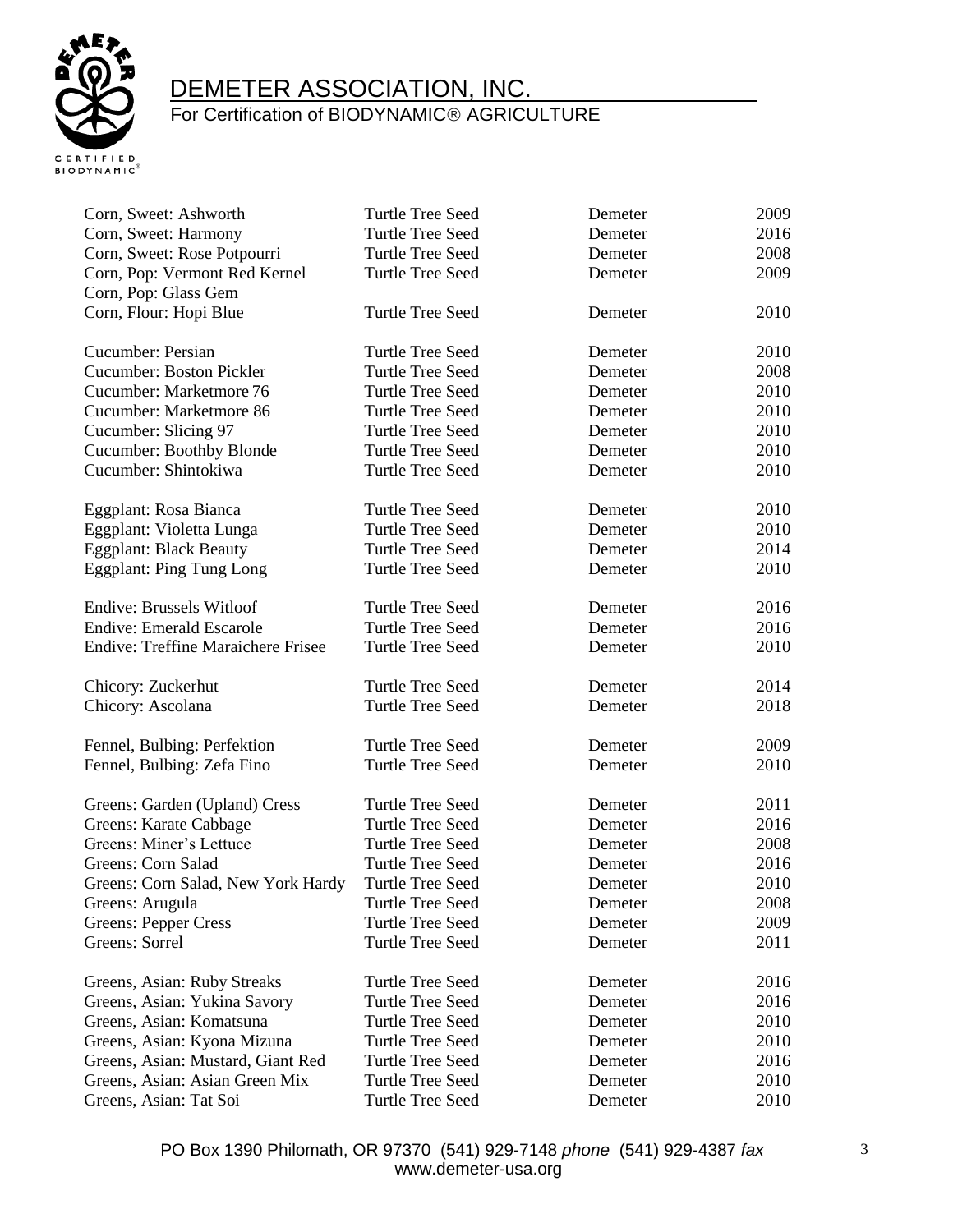

| Greens, Asian: Pac Choi,           |                         |         |      |
|------------------------------------|-------------------------|---------|------|
| <b>Dwarf Ching Chiang</b>          | <b>Turtle Tree Seed</b> | Demeter | 2010 |
| Greens, Asian: Pac Choi, Prize     | <b>Turtle Tree Seed</b> | Demeter | 2010 |
| Greens, Asian: Hon Tsai Tai        | <b>Turtle Tree Seed</b> | Demeter | 2018 |
| Kale: Delaway                      | <b>Turtle Tree Seed</b> | Demeter | 2010 |
| Kale: Ruffles Kale                 | <b>Turtle Tree Seed</b> | Demeter | 2010 |
| Kale: Judy's Kale                  | <b>Turtle Tree Seed</b> | Demeter | 2010 |
| Kale: Red Russian Kale             | <b>Turtle Tree Seed</b> | Demeter | 2010 |
| Kale: Lacinato Kale                | <b>Turtle Tree Seed</b> | Demeter | 2009 |
| <b>Collards: Champion Collards</b> | <b>Turtle Tree Seed</b> | Demeter | 2016 |
| Kohlrabi: Lanro                    | <b>Turtle Tree Seed</b> | Demeter | 2010 |
| Kohlrabi: Azure Star               | <b>Turtle Tree Seed</b> | Demeter | 2010 |
| Kohlrabi: Superschmelz             | <b>Turtle Tree Seed</b> | Demeter | 2010 |
| Leeks: Musselburgh                 | Turtle Tree Seed        | Demeter | 2010 |
| Leeks: King Richard                | <b>Turtle Tree Seed</b> | Demeter | 2008 |
| Leeks: Long Fall                   | <b>Turtle Tree Seed</b> | Demeter | 2010 |
| Leeks: Ifra                        | <b>Turtle Tree Seed</b> | Demeter | 2010 |
| Leeks: Giant Carentan              | <b>Turtle Tree Seed</b> | Demeter | 2010 |
| Leeks: Blau Gruener                | <b>Turtle Tree Seed</b> | Demeter | 2016 |
| Leeks: Blau Gruener Winter         | <b>Turtle Tree Seed</b> | Demeter | 2010 |
| Lettuce, Batavian/French Crisp:    |                         |         |      |
| Victoria                           | <b>Turtle Tree Seed</b> | Demeter | 2008 |
| <b>Winter Density</b>              | <b>Turtle Tree Seed</b> | Demeter | 2008 |
| Green Ice                          | <b>Turtle Tree Seed</b> | Demeter | 2010 |
| Canasta                            | <b>Turtle Tree Seed</b> | Demeter | 2008 |
| Slogun                             | Turtle Tree Seed        | Demeter | 2010 |
| Lettuce, Butterhead/Bibb:          |                         |         |      |
| Akcel                              | <b>Turtle Tree Seed</b> | Demeter | 2010 |
| May Queen                          | <b>Turtle Tree Seed</b> | Demeter | 2016 |
| Ermosa                             | <b>Turtle Tree Seed</b> | Demeter | 2010 |
| Mikola                             | Turtle Tree Seed        | Demeter | 2010 |
| Nancy                              | <b>Turtle Tree Seed</b> | Demeter | 2008 |
| Capitane                           | <b>Turtle Tree Seed</b> | Demeter | 2010 |
| North Pole                         | <b>Turtle Tree Seed</b> | Demeter | 2008 |
| <b>Marvel of Four Seasons</b>      | <b>Turtle Tree Seed</b> | Demeter | 2008 |
| Speckled Amish Butterhead          | <b>Turtle Tree Seed</b> | Demeter | 2008 |
| Lettuce, Iceberg: Summertime:      | <b>Turtle Tree Seed</b> | Demeter | 2008 |
| Lettuce, Loose Leaf:               |                         |         |      |
| Waldman's                          | <b>Turtle Tree Seed</b> | Demeter | 2010 |
| New Red Fire                       | <b>Turtle Tree Seed</b> | Demeter | 2008 |
| Merlot                             | <b>Turtle Tree Seed</b> | Demeter | 2010 |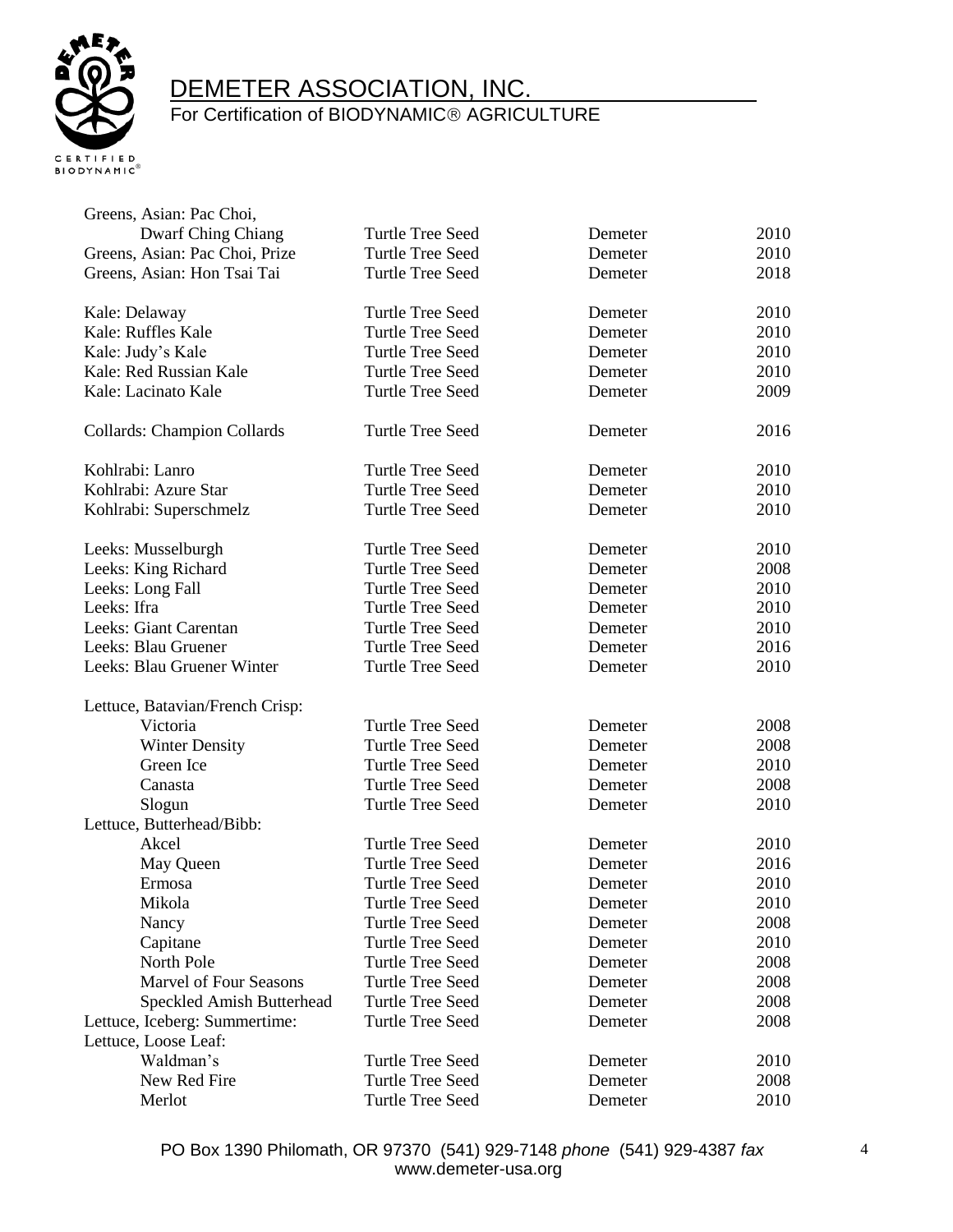

| <b>Red Tinged Winter</b>          | <b>Turtle Tree Seed</b> | Demeter | 2008 |
|-----------------------------------|-------------------------|---------|------|
| Lettuce, Oak Leaf:                |                         |         |      |
| Lingue De Canarino                | Turtle Tree Seed        | Demeter | 2010 |
| Year Round Bronze Oak             | <b>Turtle Tree Seed</b> | Demeter | 2010 |
| <b>Austrian Frilly Green Leaf</b> | <b>Turtle Tree Seed</b> | Demeter | 2008 |
| <b>Blushed Butter Oaks</b>        | Turtle Tree Seed        | Demeter | 2008 |
| Cocarde                           | Turtle Tree Seed        | Demeter | 2008 |
| Fire Mountain                     | Turtle Tree Seed        | Demeter | 2010 |
| Lettuce, Romaine:                 |                         |         |      |
| Rouge D'Hiver                     | <b>Turtle Tree Seed</b> | Demeter | 2014 |
| Jericho                           | <b>Turtle Tree Seed</b> | Demeter | 2009 |
| Kalura                            | <b>Turtle Tree Seed</b> | Demeter | 2010 |
| Cimmaron                          | <b>Turtle Tree Seed</b> | Demeter | 2010 |
| Ruben's Red                       | <b>Turtle Tree Seed</b> | Demeter | 2010 |
| Forellenschluss                   | <b>Turtle Tree Seed</b> | Demeter | 2008 |
| Lettuce, Unique Types:            |                         |         |      |
| Anuenue                           | <b>Turtle Tree Seed</b> | Demeter | 2010 |
| <b>Bronze Rodan</b>               | <b>Turtle Tree Seed</b> | Demeter | 2011 |
| Deer Tongue, Green                | <b>Turtle Tree Seed</b> | Demeter | 2010 |
| Cracoviensis                      | <b>Turtle Tree Seed</b> | Demeter | 2009 |
| Lettuce, Lettuce Mixes:           |                         |         |      |
| Lettuce Mix Of Turtle Tree        |                         |         |      |
| Favorites                         | <b>Turtle Tree Seed</b> | Demeter | 2010 |
| <b>Turtle Tree Reds</b>           | <b>Turtle Tree Seed</b> | Demeter | 2016 |
| Melon: Golden Gopher              | <b>Turtle Tree Seed</b> | Demeter | 2008 |
| Melon: Charantais                 | Turtle Tree Seed        | Demeter | 2010 |
| Melon: Minnesota Midget           | Turtle Tree Seed        | Demeter | 2010 |
| Melon: Delicious 51 PMR           | <b>Turtle Tree Seed</b> | Demeter | 2008 |
| Melon: Sharlyn                    | <b>Turtle Tree Seed</b> | Demeter | 2010 |
| Melon: Bella Dulce Crenshaw       | <b>Turtle Tree Seed</b> | Demeter | 2008 |
| Okra: Burgundy                    | <b>Turtle Tree Seed</b> | Demeter | 2016 |
| Okra: Clemson Spineless           | <b>Turtle Tree Seed</b> | Demeter | 2010 |
| <b>Onions: Blanco Duro</b>        | <b>Turtle Tree Seed</b> | Demeter | 2008 |
| Onions: Rossa Di Milano           | <b>Turtle Tree Seed</b> | Demeter | 2011 |
| <b>Onions: New York Early</b>     | <b>Turtle Tree Seed</b> | Demeter | 2011 |
| <b>Onions: Clear Dawn</b>         | <b>Turtle Tree Seed</b> | Demeter | 2009 |
| Onions: Bennie's Red              | <b>Turtle Tree Seed</b> | Demeter | 2008 |
| Onions: Ailsa Craig               | <b>Turtle Tree Seed</b> | Demeter | 2010 |
| Onions: Valencia                  | <b>Turtle Tree Seed</b> | Demeter | 2010 |
| <b>Onions: Giant Zittau</b>       | <b>Turtle Tree Seed</b> | Demeter | 2010 |
| <b>Onions: New Red</b>            | <b>Turtle Tree Seed</b> | Demeter | 2018 |
| Onions: Italian Red Torpedo       | <b>Turtle Tree Seed</b> | Demeter | 2018 |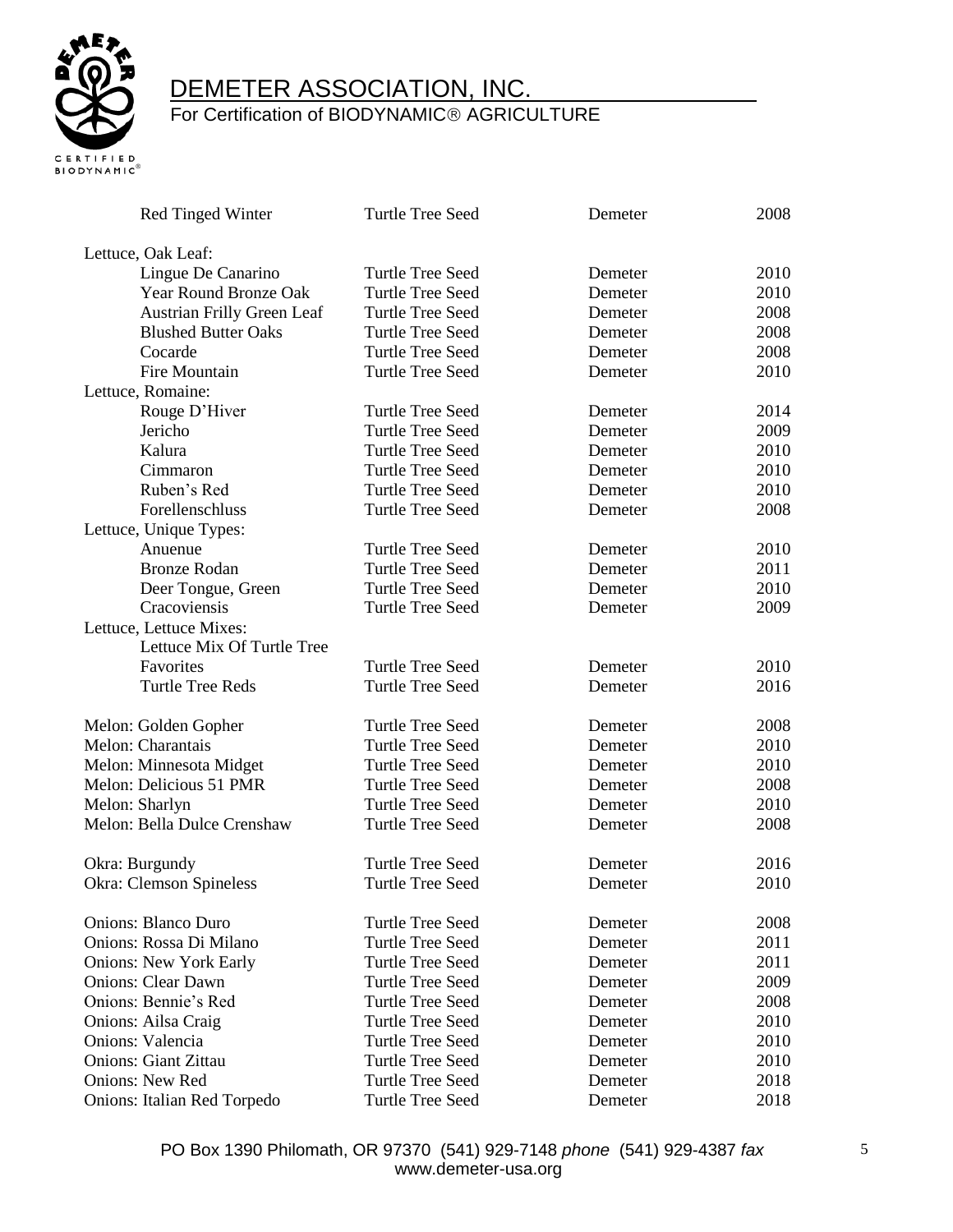

| 2010<br><b>Scallions: White Spear Bunching</b><br>Turtle Tree Seed<br>Demeter<br><b>Scallions: Evergreen Hardy Bunching</b><br><b>Turtle Tree Seed</b><br>2009<br>Demeter<br>Scallions: Ishikura<br><b>Turtle Tree Seed</b><br>2018<br>Demeter<br>2010<br>Parsley: Giant Italian Plain Leaf<br>Turtle Tree Seed<br>Demeter<br>2010<br>Parsley: Moss Curled, Forest Green<br><b>Turtle Tree Seed</b><br>Demeter<br><b>Turtle Tree Seed</b><br>2009<br>Parsnips: Turga<br>Demeter<br>Parsnips: Cobham Improved Marrow<br><b>Turtle Tree Seed</b><br>2009<br>Demeter<br><b>Turtle Tree Seed</b><br>2009<br>Peas, Shell: Coral<br>Demeter<br>Peas, Shell: Mayfair<br><b>Turtle Tree Seed</b><br>2009<br>Demeter<br>Peas, Snap: Sugar Lode<br><b>Turtle Tree Seed</b><br>2007<br>Demeter<br>Peas, Snap: Cascadia<br><b>Turtle Tree Seed</b><br>2007<br>Demeter<br><b>Turtle Tree Seed</b><br>2007<br>Peas, Snow: Oregon Giant<br>Demeter<br>2011<br>Peas, Snow: Schweizer Riesen<br><b>Turtle Tree Seed</b><br>Demeter<br>Peppers, Sweet: Jimmy Nardello<br>Turtle Tree Seed<br>2008<br>Demeter<br>Peppers, Sweet: Orange Bell<br><b>Turtle Tree Seed</b><br>2011<br>Demeter<br>Peppers, Sweet: Purple Beauty<br><b>Turtle Tree Seed</b><br>2010<br>Demeter<br>Peppers, Sweet: Early Red Sweet<br>2010<br>Turtle Tree Seed<br>Demeter<br>2008<br>Peppers, Sweet: King of the North<br>Turtle Tree Seed<br>Demeter<br>Peppers, Sweet: California Wonder<br><b>Turtle Tree Seed</b><br>2011<br>Demeter<br>2009<br>Peppers, Sweet: Antohi<br><b>Turtle Tree Seed</b><br>Demeter<br><b>Turtle Tree Seed</b><br>2009<br>Peppers, Sweet: Lipstick<br>Demeter<br>2016<br><b>Turtle Tree Seed</b><br>Peppers, Sweet: Aconcagua<br>Demeter<br>Peppers, Sweet:<br>California Wonder Gold<br><b>Tuttle Tree Seed</b><br>2016<br>Demeter<br>Peppers, Sweet: Sweet Paprika<br>Turtle Tree Seed<br>Demeter<br>2016<br>Peppers, Sweet: Sullivan's<br>Favorite Italian Frying<br><b>Turtle Tree Seed</b><br>2010<br>Demeter<br>Peppers, Hot: Chiltepe (Bird Pepper)<br><b>Turtle Tree Seed</b><br>2018<br>Demeter<br>Pepper, Hot: Aji Crystal<br><b>Turtle Tree Seed</b><br>2014<br>Demeter<br>Pepper, Hot: Hot Pepper Lantern<br>2014<br>Turtle Tree Seed<br>Demeter<br><b>Turtle Tree Seed</b><br>2016<br>Pepper, Hot: Padron<br>Demeter<br>2010<br>Pepper, Hot: Early Jalapeno<br><b>Turtle Tree Seed</b><br>Demeter<br><b>Turtle Tree Seed</b><br>2011<br>Pepper, Hot: Cayenne<br>Demeter<br><b>Turtle Tree Seed</b><br>2011<br>Pepper, Hot: Bolivian Rainbow<br>Demeter<br><b>Turtle Tree Seed</b><br>2010<br>Pepper, Hot: Anaheim<br>Demeter<br><b>Turtle Tree Seed</b><br>2010<br><b>Pumpkins: Young Beauty</b><br>Demeter | <b>Onions: Stuttgarter</b> | <b>Turtle Tree Seed</b> | Demeter | 2018 |
|--------------------------------------------------------------------------------------------------------------------------------------------------------------------------------------------------------------------------------------------------------------------------------------------------------------------------------------------------------------------------------------------------------------------------------------------------------------------------------------------------------------------------------------------------------------------------------------------------------------------------------------------------------------------------------------------------------------------------------------------------------------------------------------------------------------------------------------------------------------------------------------------------------------------------------------------------------------------------------------------------------------------------------------------------------------------------------------------------------------------------------------------------------------------------------------------------------------------------------------------------------------------------------------------------------------------------------------------------------------------------------------------------------------------------------------------------------------------------------------------------------------------------------------------------------------------------------------------------------------------------------------------------------------------------------------------------------------------------------------------------------------------------------------------------------------------------------------------------------------------------------------------------------------------------------------------------------------------------------------------------------------------------------------------------------------------------------------------------------------------------------------------------------------------------------------------------------------------------------------------------------------------------------------------------------------------------------------------------------------------------------------------------------------------------------------------------------------------------------------------------------------------------------------------------------------------------------------------------------------------------------------------------------------------------------------------------------------|----------------------------|-------------------------|---------|------|
|                                                                                                                                                                                                                                                                                                                                                                                                                                                                                                                                                                                                                                                                                                                                                                                                                                                                                                                                                                                                                                                                                                                                                                                                                                                                                                                                                                                                                                                                                                                                                                                                                                                                                                                                                                                                                                                                                                                                                                                                                                                                                                                                                                                                                                                                                                                                                                                                                                                                                                                                                                                                                                                                                                              |                            |                         |         |      |
|                                                                                                                                                                                                                                                                                                                                                                                                                                                                                                                                                                                                                                                                                                                                                                                                                                                                                                                                                                                                                                                                                                                                                                                                                                                                                                                                                                                                                                                                                                                                                                                                                                                                                                                                                                                                                                                                                                                                                                                                                                                                                                                                                                                                                                                                                                                                                                                                                                                                                                                                                                                                                                                                                                              |                            |                         |         |      |
|                                                                                                                                                                                                                                                                                                                                                                                                                                                                                                                                                                                                                                                                                                                                                                                                                                                                                                                                                                                                                                                                                                                                                                                                                                                                                                                                                                                                                                                                                                                                                                                                                                                                                                                                                                                                                                                                                                                                                                                                                                                                                                                                                                                                                                                                                                                                                                                                                                                                                                                                                                                                                                                                                                              |                            |                         |         |      |
|                                                                                                                                                                                                                                                                                                                                                                                                                                                                                                                                                                                                                                                                                                                                                                                                                                                                                                                                                                                                                                                                                                                                                                                                                                                                                                                                                                                                                                                                                                                                                                                                                                                                                                                                                                                                                                                                                                                                                                                                                                                                                                                                                                                                                                                                                                                                                                                                                                                                                                                                                                                                                                                                                                              |                            |                         |         |      |
|                                                                                                                                                                                                                                                                                                                                                                                                                                                                                                                                                                                                                                                                                                                                                                                                                                                                                                                                                                                                                                                                                                                                                                                                                                                                                                                                                                                                                                                                                                                                                                                                                                                                                                                                                                                                                                                                                                                                                                                                                                                                                                                                                                                                                                                                                                                                                                                                                                                                                                                                                                                                                                                                                                              |                            |                         |         |      |
|                                                                                                                                                                                                                                                                                                                                                                                                                                                                                                                                                                                                                                                                                                                                                                                                                                                                                                                                                                                                                                                                                                                                                                                                                                                                                                                                                                                                                                                                                                                                                                                                                                                                                                                                                                                                                                                                                                                                                                                                                                                                                                                                                                                                                                                                                                                                                                                                                                                                                                                                                                                                                                                                                                              |                            |                         |         |      |
|                                                                                                                                                                                                                                                                                                                                                                                                                                                                                                                                                                                                                                                                                                                                                                                                                                                                                                                                                                                                                                                                                                                                                                                                                                                                                                                                                                                                                                                                                                                                                                                                                                                                                                                                                                                                                                                                                                                                                                                                                                                                                                                                                                                                                                                                                                                                                                                                                                                                                                                                                                                                                                                                                                              |                            |                         |         |      |
|                                                                                                                                                                                                                                                                                                                                                                                                                                                                                                                                                                                                                                                                                                                                                                                                                                                                                                                                                                                                                                                                                                                                                                                                                                                                                                                                                                                                                                                                                                                                                                                                                                                                                                                                                                                                                                                                                                                                                                                                                                                                                                                                                                                                                                                                                                                                                                                                                                                                                                                                                                                                                                                                                                              |                            |                         |         |      |
|                                                                                                                                                                                                                                                                                                                                                                                                                                                                                                                                                                                                                                                                                                                                                                                                                                                                                                                                                                                                                                                                                                                                                                                                                                                                                                                                                                                                                                                                                                                                                                                                                                                                                                                                                                                                                                                                                                                                                                                                                                                                                                                                                                                                                                                                                                                                                                                                                                                                                                                                                                                                                                                                                                              |                            |                         |         |      |
|                                                                                                                                                                                                                                                                                                                                                                                                                                                                                                                                                                                                                                                                                                                                                                                                                                                                                                                                                                                                                                                                                                                                                                                                                                                                                                                                                                                                                                                                                                                                                                                                                                                                                                                                                                                                                                                                                                                                                                                                                                                                                                                                                                                                                                                                                                                                                                                                                                                                                                                                                                                                                                                                                                              |                            |                         |         |      |
|                                                                                                                                                                                                                                                                                                                                                                                                                                                                                                                                                                                                                                                                                                                                                                                                                                                                                                                                                                                                                                                                                                                                                                                                                                                                                                                                                                                                                                                                                                                                                                                                                                                                                                                                                                                                                                                                                                                                                                                                                                                                                                                                                                                                                                                                                                                                                                                                                                                                                                                                                                                                                                                                                                              |                            |                         |         |      |
|                                                                                                                                                                                                                                                                                                                                                                                                                                                                                                                                                                                                                                                                                                                                                                                                                                                                                                                                                                                                                                                                                                                                                                                                                                                                                                                                                                                                                                                                                                                                                                                                                                                                                                                                                                                                                                                                                                                                                                                                                                                                                                                                                                                                                                                                                                                                                                                                                                                                                                                                                                                                                                                                                                              |                            |                         |         |      |
|                                                                                                                                                                                                                                                                                                                                                                                                                                                                                                                                                                                                                                                                                                                                                                                                                                                                                                                                                                                                                                                                                                                                                                                                                                                                                                                                                                                                                                                                                                                                                                                                                                                                                                                                                                                                                                                                                                                                                                                                                                                                                                                                                                                                                                                                                                                                                                                                                                                                                                                                                                                                                                                                                                              |                            |                         |         |      |
|                                                                                                                                                                                                                                                                                                                                                                                                                                                                                                                                                                                                                                                                                                                                                                                                                                                                                                                                                                                                                                                                                                                                                                                                                                                                                                                                                                                                                                                                                                                                                                                                                                                                                                                                                                                                                                                                                                                                                                                                                                                                                                                                                                                                                                                                                                                                                                                                                                                                                                                                                                                                                                                                                                              |                            |                         |         |      |
|                                                                                                                                                                                                                                                                                                                                                                                                                                                                                                                                                                                                                                                                                                                                                                                                                                                                                                                                                                                                                                                                                                                                                                                                                                                                                                                                                                                                                                                                                                                                                                                                                                                                                                                                                                                                                                                                                                                                                                                                                                                                                                                                                                                                                                                                                                                                                                                                                                                                                                                                                                                                                                                                                                              |                            |                         |         |      |
|                                                                                                                                                                                                                                                                                                                                                                                                                                                                                                                                                                                                                                                                                                                                                                                                                                                                                                                                                                                                                                                                                                                                                                                                                                                                                                                                                                                                                                                                                                                                                                                                                                                                                                                                                                                                                                                                                                                                                                                                                                                                                                                                                                                                                                                                                                                                                                                                                                                                                                                                                                                                                                                                                                              |                            |                         |         |      |
|                                                                                                                                                                                                                                                                                                                                                                                                                                                                                                                                                                                                                                                                                                                                                                                                                                                                                                                                                                                                                                                                                                                                                                                                                                                                                                                                                                                                                                                                                                                                                                                                                                                                                                                                                                                                                                                                                                                                                                                                                                                                                                                                                                                                                                                                                                                                                                                                                                                                                                                                                                                                                                                                                                              |                            |                         |         |      |
|                                                                                                                                                                                                                                                                                                                                                                                                                                                                                                                                                                                                                                                                                                                                                                                                                                                                                                                                                                                                                                                                                                                                                                                                                                                                                                                                                                                                                                                                                                                                                                                                                                                                                                                                                                                                                                                                                                                                                                                                                                                                                                                                                                                                                                                                                                                                                                                                                                                                                                                                                                                                                                                                                                              |                            |                         |         |      |
|                                                                                                                                                                                                                                                                                                                                                                                                                                                                                                                                                                                                                                                                                                                                                                                                                                                                                                                                                                                                                                                                                                                                                                                                                                                                                                                                                                                                                                                                                                                                                                                                                                                                                                                                                                                                                                                                                                                                                                                                                                                                                                                                                                                                                                                                                                                                                                                                                                                                                                                                                                                                                                                                                                              |                            |                         |         |      |
|                                                                                                                                                                                                                                                                                                                                                                                                                                                                                                                                                                                                                                                                                                                                                                                                                                                                                                                                                                                                                                                                                                                                                                                                                                                                                                                                                                                                                                                                                                                                                                                                                                                                                                                                                                                                                                                                                                                                                                                                                                                                                                                                                                                                                                                                                                                                                                                                                                                                                                                                                                                                                                                                                                              |                            |                         |         |      |
|                                                                                                                                                                                                                                                                                                                                                                                                                                                                                                                                                                                                                                                                                                                                                                                                                                                                                                                                                                                                                                                                                                                                                                                                                                                                                                                                                                                                                                                                                                                                                                                                                                                                                                                                                                                                                                                                                                                                                                                                                                                                                                                                                                                                                                                                                                                                                                                                                                                                                                                                                                                                                                                                                                              |                            |                         |         |      |
|                                                                                                                                                                                                                                                                                                                                                                                                                                                                                                                                                                                                                                                                                                                                                                                                                                                                                                                                                                                                                                                                                                                                                                                                                                                                                                                                                                                                                                                                                                                                                                                                                                                                                                                                                                                                                                                                                                                                                                                                                                                                                                                                                                                                                                                                                                                                                                                                                                                                                                                                                                                                                                                                                                              |                            |                         |         |      |
|                                                                                                                                                                                                                                                                                                                                                                                                                                                                                                                                                                                                                                                                                                                                                                                                                                                                                                                                                                                                                                                                                                                                                                                                                                                                                                                                                                                                                                                                                                                                                                                                                                                                                                                                                                                                                                                                                                                                                                                                                                                                                                                                                                                                                                                                                                                                                                                                                                                                                                                                                                                                                                                                                                              |                            |                         |         |      |
|                                                                                                                                                                                                                                                                                                                                                                                                                                                                                                                                                                                                                                                                                                                                                                                                                                                                                                                                                                                                                                                                                                                                                                                                                                                                                                                                                                                                                                                                                                                                                                                                                                                                                                                                                                                                                                                                                                                                                                                                                                                                                                                                                                                                                                                                                                                                                                                                                                                                                                                                                                                                                                                                                                              |                            |                         |         |      |
|                                                                                                                                                                                                                                                                                                                                                                                                                                                                                                                                                                                                                                                                                                                                                                                                                                                                                                                                                                                                                                                                                                                                                                                                                                                                                                                                                                                                                                                                                                                                                                                                                                                                                                                                                                                                                                                                                                                                                                                                                                                                                                                                                                                                                                                                                                                                                                                                                                                                                                                                                                                                                                                                                                              |                            |                         |         |      |
|                                                                                                                                                                                                                                                                                                                                                                                                                                                                                                                                                                                                                                                                                                                                                                                                                                                                                                                                                                                                                                                                                                                                                                                                                                                                                                                                                                                                                                                                                                                                                                                                                                                                                                                                                                                                                                                                                                                                                                                                                                                                                                                                                                                                                                                                                                                                                                                                                                                                                                                                                                                                                                                                                                              |                            |                         |         |      |
|                                                                                                                                                                                                                                                                                                                                                                                                                                                                                                                                                                                                                                                                                                                                                                                                                                                                                                                                                                                                                                                                                                                                                                                                                                                                                                                                                                                                                                                                                                                                                                                                                                                                                                                                                                                                                                                                                                                                                                                                                                                                                                                                                                                                                                                                                                                                                                                                                                                                                                                                                                                                                                                                                                              |                            |                         |         |      |
|                                                                                                                                                                                                                                                                                                                                                                                                                                                                                                                                                                                                                                                                                                                                                                                                                                                                                                                                                                                                                                                                                                                                                                                                                                                                                                                                                                                                                                                                                                                                                                                                                                                                                                                                                                                                                                                                                                                                                                                                                                                                                                                                                                                                                                                                                                                                                                                                                                                                                                                                                                                                                                                                                                              |                            |                         |         |      |
|                                                                                                                                                                                                                                                                                                                                                                                                                                                                                                                                                                                                                                                                                                                                                                                                                                                                                                                                                                                                                                                                                                                                                                                                                                                                                                                                                                                                                                                                                                                                                                                                                                                                                                                                                                                                                                                                                                                                                                                                                                                                                                                                                                                                                                                                                                                                                                                                                                                                                                                                                                                                                                                                                                              |                            |                         |         |      |
|                                                                                                                                                                                                                                                                                                                                                                                                                                                                                                                                                                                                                                                                                                                                                                                                                                                                                                                                                                                                                                                                                                                                                                                                                                                                                                                                                                                                                                                                                                                                                                                                                                                                                                                                                                                                                                                                                                                                                                                                                                                                                                                                                                                                                                                                                                                                                                                                                                                                                                                                                                                                                                                                                                              |                            |                         |         |      |
|                                                                                                                                                                                                                                                                                                                                                                                                                                                                                                                                                                                                                                                                                                                                                                                                                                                                                                                                                                                                                                                                                                                                                                                                                                                                                                                                                                                                                                                                                                                                                                                                                                                                                                                                                                                                                                                                                                                                                                                                                                                                                                                                                                                                                                                                                                                                                                                                                                                                                                                                                                                                                                                                                                              |                            |                         |         |      |
|                                                                                                                                                                                                                                                                                                                                                                                                                                                                                                                                                                                                                                                                                                                                                                                                                                                                                                                                                                                                                                                                                                                                                                                                                                                                                                                                                                                                                                                                                                                                                                                                                                                                                                                                                                                                                                                                                                                                                                                                                                                                                                                                                                                                                                                                                                                                                                                                                                                                                                                                                                                                                                                                                                              |                            |                         |         |      |
|                                                                                                                                                                                                                                                                                                                                                                                                                                                                                                                                                                                                                                                                                                                                                                                                                                                                                                                                                                                                                                                                                                                                                                                                                                                                                                                                                                                                                                                                                                                                                                                                                                                                                                                                                                                                                                                                                                                                                                                                                                                                                                                                                                                                                                                                                                                                                                                                                                                                                                                                                                                                                                                                                                              |                            |                         |         |      |
|                                                                                                                                                                                                                                                                                                                                                                                                                                                                                                                                                                                                                                                                                                                                                                                                                                                                                                                                                                                                                                                                                                                                                                                                                                                                                                                                                                                                                                                                                                                                                                                                                                                                                                                                                                                                                                                                                                                                                                                                                                                                                                                                                                                                                                                                                                                                                                                                                                                                                                                                                                                                                                                                                                              |                            |                         |         |      |
|                                                                                                                                                                                                                                                                                                                                                                                                                                                                                                                                                                                                                                                                                                                                                                                                                                                                                                                                                                                                                                                                                                                                                                                                                                                                                                                                                                                                                                                                                                                                                                                                                                                                                                                                                                                                                                                                                                                                                                                                                                                                                                                                                                                                                                                                                                                                                                                                                                                                                                                                                                                                                                                                                                              |                            |                         |         |      |
|                                                                                                                                                                                                                                                                                                                                                                                                                                                                                                                                                                                                                                                                                                                                                                                                                                                                                                                                                                                                                                                                                                                                                                                                                                                                                                                                                                                                                                                                                                                                                                                                                                                                                                                                                                                                                                                                                                                                                                                                                                                                                                                                                                                                                                                                                                                                                                                                                                                                                                                                                                                                                                                                                                              |                            |                         |         |      |
|                                                                                                                                                                                                                                                                                                                                                                                                                                                                                                                                                                                                                                                                                                                                                                                                                                                                                                                                                                                                                                                                                                                                                                                                                                                                                                                                                                                                                                                                                                                                                                                                                                                                                                                                                                                                                                                                                                                                                                                                                                                                                                                                                                                                                                                                                                                                                                                                                                                                                                                                                                                                                                                                                                              |                            |                         |         |      |
|                                                                                                                                                                                                                                                                                                                                                                                                                                                                                                                                                                                                                                                                                                                                                                                                                                                                                                                                                                                                                                                                                                                                                                                                                                                                                                                                                                                                                                                                                                                                                                                                                                                                                                                                                                                                                                                                                                                                                                                                                                                                                                                                                                                                                                                                                                                                                                                                                                                                                                                                                                                                                                                                                                              |                            |                         |         |      |
|                                                                                                                                                                                                                                                                                                                                                                                                                                                                                                                                                                                                                                                                                                                                                                                                                                                                                                                                                                                                                                                                                                                                                                                                                                                                                                                                                                                                                                                                                                                                                                                                                                                                                                                                                                                                                                                                                                                                                                                                                                                                                                                                                                                                                                                                                                                                                                                                                                                                                                                                                                                                                                                                                                              |                            |                         |         |      |
|                                                                                                                                                                                                                                                                                                                                                                                                                                                                                                                                                                                                                                                                                                                                                                                                                                                                                                                                                                                                                                                                                                                                                                                                                                                                                                                                                                                                                                                                                                                                                                                                                                                                                                                                                                                                                                                                                                                                                                                                                                                                                                                                                                                                                                                                                                                                                                                                                                                                                                                                                                                                                                                                                                              | Pumpkins: Baby Pam         | <b>Turtle Tree Seed</b> | Demeter | 2010 |
| Pumpkins: New England Pie<br>Turtle Tree Seed<br>2016<br>Demeter                                                                                                                                                                                                                                                                                                                                                                                                                                                                                                                                                                                                                                                                                                                                                                                                                                                                                                                                                                                                                                                                                                                                                                                                                                                                                                                                                                                                                                                                                                                                                                                                                                                                                                                                                                                                                                                                                                                                                                                                                                                                                                                                                                                                                                                                                                                                                                                                                                                                                                                                                                                                                                             |                            |                         |         |      |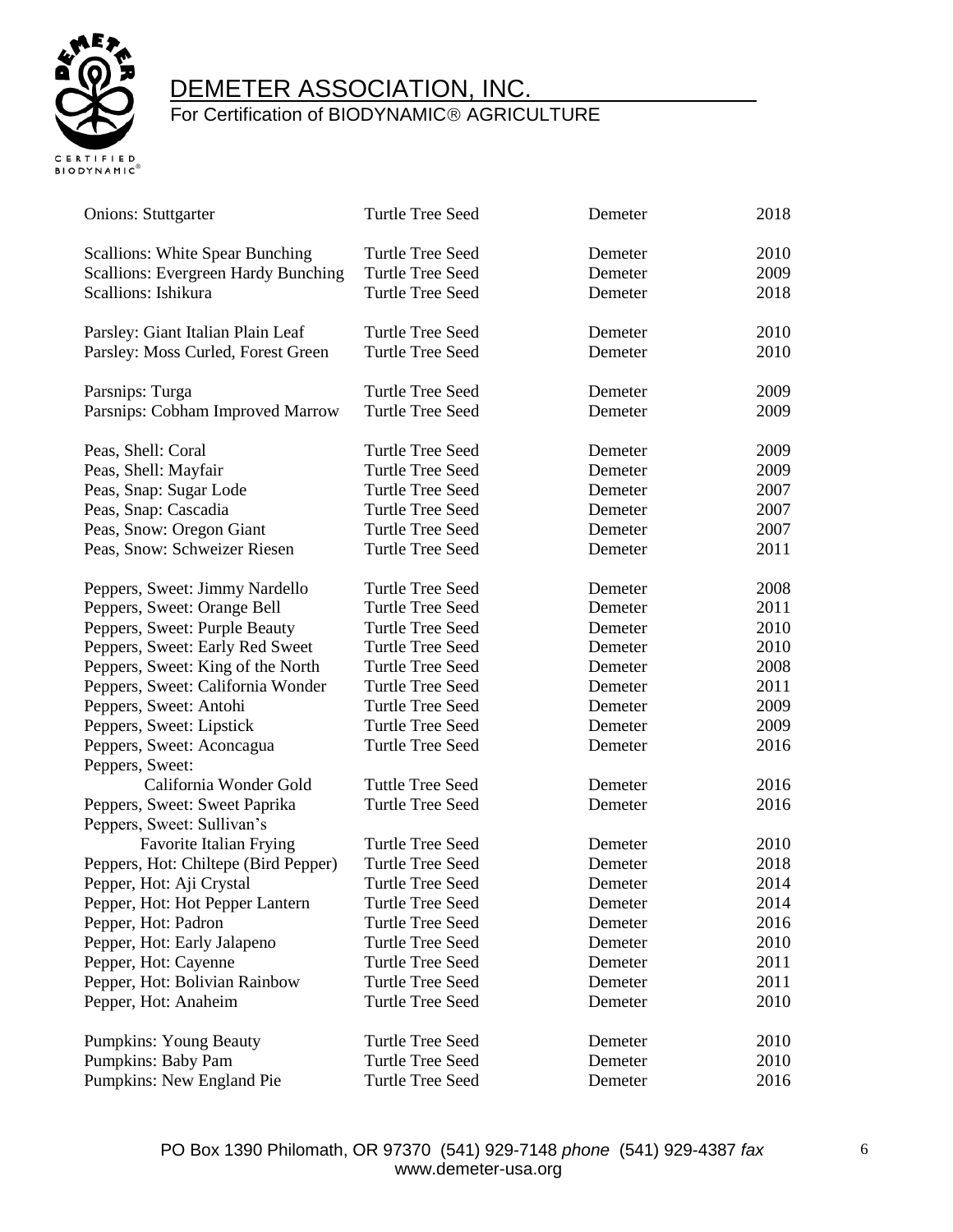

| Radishes: Sora                                       | <b>Turtle Tree Seed</b> | Demeter | 2010 |
|------------------------------------------------------|-------------------------|---------|------|
| Radishes: French Breakfast Improved                  | <b>Turtle Tree Seed</b> | Demeter | 2007 |
| Radishes: Purple Plum                                | <b>Turtle Tree Seed</b> | Demeter | 2010 |
| Radishes: Black Storage                              | Turtle Tree Seed        | Demeter | 2008 |
|                                                      |                         |         |      |
| Spinach: Butterflay                                  | <b>Turtle Tree Seed</b> | Demeter | 2010 |
| Spinach: Gamma                                       | <b>Turtle Tree Seed</b> | Demeter | 2010 |
| Spinach: Matador                                     | <b>Turtle Tree Seed</b> | Demeter | 2010 |
| Spinach: Steadfast                                   | <b>Turtle Tree Seed</b> | Demeter | 2007 |
| Spinach: Winter Bloomsdale                           | <b>Turtle Tree Seed</b> | Demeter | 2009 |
| Squash, Summer: Raphael's Gold                       | <b>Turtle Tree Seed</b> | Demeter | 2018 |
| Squash, Summer: Langenaria                           |                         |         |      |
| Cucuzzi Edible Gourd                                 | <b>Turtle Tree Seed</b> | Demeter | 2014 |
| Squash, Summer: Success PM                           | <b>Turtle Tree Seed</b> | Demeter | 2016 |
| Squash, Summer: Verde                                |                         |         |      |
| Chiaro D'Italia                                      | <b>Turtle Tree Seed</b> | Demeter | 2010 |
|                                                      | <b>Turtle Tree Seed</b> | Demeter | 2016 |
| Squash, Summer: Yellow Crookneck                     |                         |         |      |
| Squash, Summer: Zucchini<br>Mutabile Dark Green      |                         |         | 2010 |
|                                                      | Turtle Tree Seed        | Demeter |      |
| Squash, Summer: Zucchini Dark Green Turtle Tree Seed |                         | Demeter | 2010 |
| Squash, Summer: Zucchini                             |                         |         |      |
| Costata Romanesca                                    | <b>Turtle Tree Seed</b> | Demeter | 2010 |
| Squash, Summer: Zucchini                             |                         |         |      |
| Ronde De Nice                                        | <b>Turtle Tree Seed</b> | Demeter | 2010 |
| Squash, Summer: Zucchini Mutabile                    | <b>Turtle Tree Seed</b> | Demeter | 2018 |
| Squash, Winter: Honeynut                             | <b>Turtle Tree Seed</b> | Demeter | 2016 |
| Squash, Winter: Long Island Cheese                   | <b>Turtle Tree Seed</b> | Demeter | 2014 |
| Squash, Winter: Musque De Provence                   |                         |         |      |
| Fairytail Pumpkin                                    | <b>Turtle Tree Seed</b> | Demeter | 2016 |
| Squash, Winter: Sweet Meat                           | <b>Turtle Tree Seed</b> | Demeter | 2016 |
| Squash, Winter: Sweet Meat Maxima                    | Turtle Tree Seed        | Demeter | 2018 |
| Squash, Winter: Tromboncino                          | Turtle Tree Seed        | Demeter | 2014 |
| Squash, Winter: Delicata                             | <b>Turtle Tree Seed</b> | Demeter | 2010 |
| Squash, Winter: Buttercup                            | <b>Turtle Tree Seed</b> | Demeter | 2010 |
| Squash, Winter: Buttercup Maxima                     | <b>Turtle Tree Seed</b> | Demeter | 2018 |
| Squash, Winter: Black Forest Kabocha                 | <b>Turtle Tree Seed</b> | Demeter | 2010 |
| Squash, Winter: Kindred                              |                         |         |      |
| Orange Buttercup                                     | <b>Turtle Tree Seed</b> | Demeter | 2010 |
| Squash, Winter: Red Kuri                             | <b>Turtle Tree Seed</b> | Demeter | 2008 |
| Squash, Winter: Native                               |                         |         |      |
| American Hidatsa                                     | <b>Turtle Tree Seed</b> | Demeter | 2010 |
| Squash, Winter: Butternut                            | <b>Turtle Tree Seed</b> | Demeter | 2010 |
|                                                      |                         |         |      |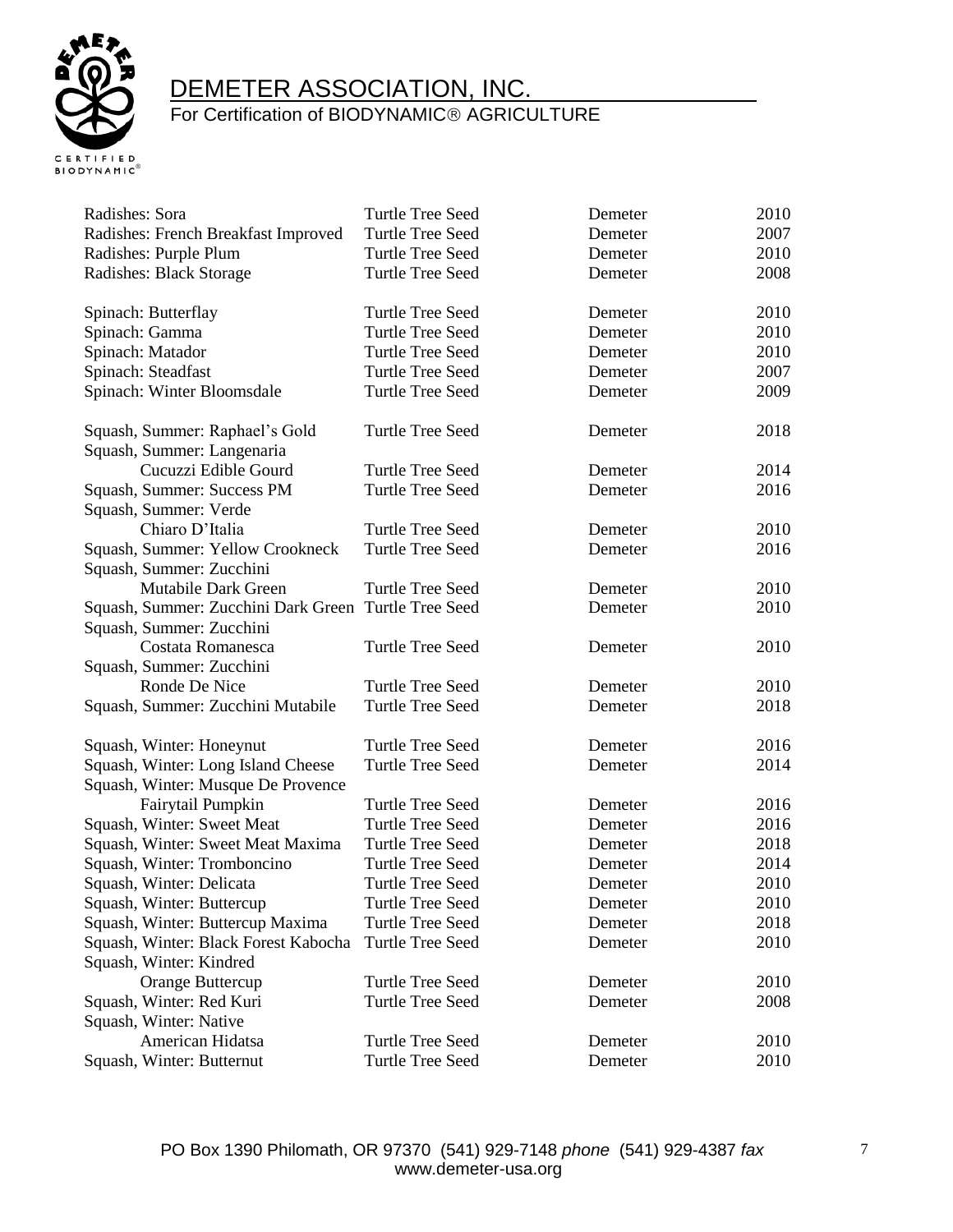

| Swiss Chard: Glatter Silber<br><b>Swiss Chard: Rainbow</b> | <b>Turtle Tree Seed</b><br><b>Turtle Tree Seed</b> | Demeter<br>Demeter | 2010<br>2010 |
|------------------------------------------------------------|----------------------------------------------------|--------------------|--------------|
|                                                            |                                                    |                    |              |
| Tomato, Earliest:                                          |                                                    |                    |              |
| Sweet'N'Bright                                             | <b>Turtle Tree Seed</b>                            | Demeter            | 2016         |
| Stupice                                                    | <b>Turtle Tree Seed</b>                            | Demeter            | 2010         |
| Glacier                                                    | <b>Turtle Tree Seed</b>                            | Demeter            | 2010         |
|                                                            |                                                    |                    |              |
| Tomato, Red Slicing:                                       |                                                    |                    |              |
| <b>Berner Rose</b>                                         | <b>Turtle Tree Seed</b>                            | Demeter            | 2016         |
| Moskvich                                                   | <b>Turtle Tree Seed</b>                            | Demeter            | 2010         |
| Landis                                                     | <b>Turtle Tree Seed</b>                            | Demeter            | 2008         |
| Cosmonaut Volkov                                           | <b>Turtle Tree Seed</b>                            | Demeter            | 2010         |
| Super Lakota                                               | <b>Turtle Tree Seed</b>                            | Demeter            | 2011         |
| Ruth's Perfect                                             | <b>Turtle Tree Seed</b>                            | Demeter            | 2009         |
| Brandywine                                                 | <b>Turtle Tree Seed</b>                            | Demeter            | 2010         |
| Fireworks                                                  | <b>Turtle Tree Seed</b>                            | Demeter            | 2010         |
| Tomato, Non-Red Slicing:                                   |                                                    |                    |              |
| German Green                                               | <b>Turtle Tree Seed</b>                            | Demeter            | 2010         |
| <b>Striped German</b>                                      | <b>Turtle Tree Seed</b>                            | Demeter            | 2016         |
| Indigo Apple                                               | <b>Turtle Tree Seed</b>                            | Demeter            | 2016         |
| Golden Delight                                             | <b>Turtle Tree Seed</b>                            | Demeter            | 2010         |
| Kimberton Hills Yellow                                     | <b>Turtle Tree Seed</b>                            | Demeter            | 2010         |
| Persimmon                                                  | <b>Turtle Tree Seed</b>                            | Demeter            | 2009         |
| <b>Black Krim</b>                                          | <b>Turtle Tree Seed</b>                            | Demeter            | 2010         |
| <b>Black Prince</b>                                        | <b>Turtle Tree Seed</b>                            | Demeter            | 2009         |
| <b>Ananas Noire</b>                                        | <b>Turtle Tree Seed</b>                            | Demeter            | 2009         |
| Djena Lee's Golden Girl                                    | <b>Turtle Tree Seed</b>                            | Demeter            | 2011         |
| Green Zebra                                                | <b>Turtle Tree Seed</b>                            | Demeter            | 2010         |
| Tigerella                                                  | <b>Turtle Tree Seed</b>                            | Demeter            | 2018         |
|                                                            |                                                    |                    |              |
| Tomato, Paste:                                             |                                                    |                    |              |
| Hungarian Italian                                          | <b>Turtle Tree Seed</b>                            | Demeter            | 2018         |
| <b>Black Plum</b>                                          | <b>Turtle Tree Seed</b>                            | Demeter            | 2018         |
| Roma                                                       | <b>Turtle Tree Seed</b>                            | Demeter            | 2018         |
| Corne De Bouc                                              | <b>Turtle Tree Seed</b>                            | Demeter            | 2010         |
| Myona                                                      | <b>Turtle Tree Seed</b>                            | Demeter            | 2010         |
| San Marzano                                                | <b>Turtle Tree Seed</b>                            | Demeter            | 2009         |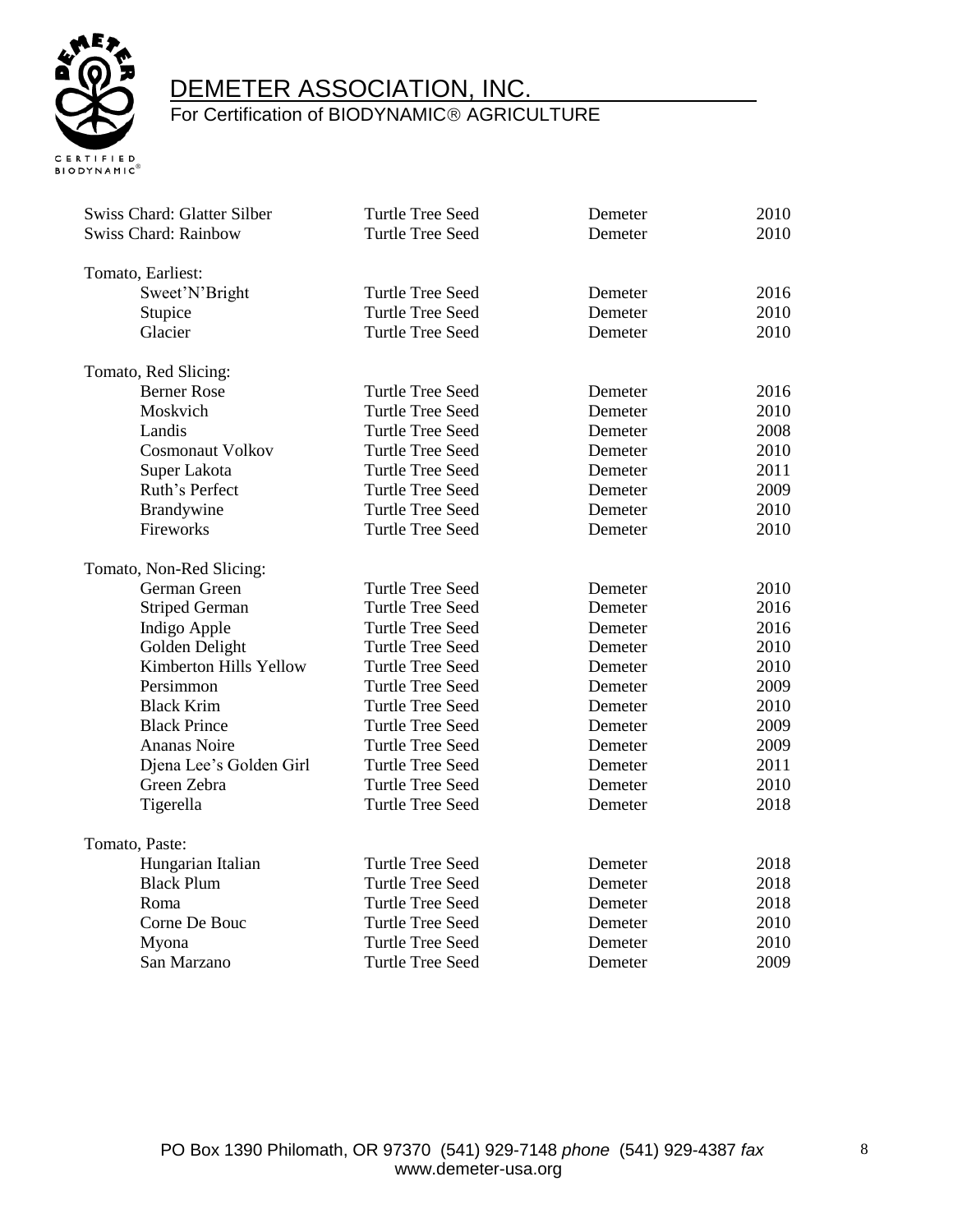

### For Certification of BIODYNAMIC<sup>®</sup> AGRICULTURE

| Tomato, Cherry:                    |                         |         |      |
|------------------------------------|-------------------------|---------|------|
| California Sunshine                | <b>Turtle Tree Seed</b> | Demeter | 2018 |
| Blush                              | <b>Turtle Tree Seed</b> | Demeter | 2018 |
| Lucky Tiger                        | <b>Turtle Tree Seed</b> | Demeter | 2018 |
| Purple Bumblebee                   | <b>Turtle Tree Seed</b> | Demeter | 2018 |
| Principle Borghese                 | <b>Turtle Tree Seed</b> | Demeter | 2011 |
| Matt's Wild                        | Turtle Tree Seed        | Demeter | 2008 |
| Chadwick's                         | Turtle Tree Seed        | Demeter | 2010 |
| Snow White                         | Turtle Tree Seed        | Demeter | 2010 |
| <b>Black Cherry</b>                | <b>Turtle Tree Seed</b> | Demeter | 2008 |
| Tomato, Unique:                    |                         |         |      |
| <b>Blue Gold Beefsteak</b>         | Turtle Tree Seed        | Demeter | 2018 |
| Earli Rouge                        | <b>Turtle Tree Seed</b> | Demeter | 2018 |
| Robbin's Red                       | Turtle Tree Seed        | Demeter | 2018 |
| Oxheart                            | Turtle Tree Seed        | Demeter | 2014 |
| <b>Canadian Stuffing Tomato</b>    | Turtle Tree Seed        | Demeter | 2010 |
| <b>Wapsipinicon Peach</b>          | <b>Turtle Tree Seed</b> | Demeter | 2009 |
| Tomatillo: Schoenbrunn             |                         |         |      |
| Gold Physalis                      | Turtle Tree Seed        | Demeter | 2016 |
| Ground Cherry: Cossack Pineapple   | <b>Turtle Tree Seed</b> | Demeter | 2014 |
| Tomatillo: Purple                  | <b>Turtle Tree Seed</b> | Demeter | 2016 |
| Turnips: Eastham Turnip            | <b>Turtle Tree Seed</b> | Demeter | 2016 |
| Turnips: Rutabaga                  | <b>Turtle Tree Seed</b> | Demeter | 2011 |
| Turnip: Zuercher                   | Turtle Tree Seed        | Demeter | 2016 |
| Watermelons: Ali Baba              | <b>Turtle Tree Seed</b> | Demeter | 2016 |
| Watermelons: Blacktail Mountain    | <b>Turtle Tree Seed</b> | Demeter | 2011 |
| <b>Watermelons: Moon and Stars</b> |                         |         |      |
| Cherokee                           | <b>Turtle Tree Seed</b> | Demeter | 2011 |
| <b>Watermelons: Sugar Baby</b>     | <b>Turtle Tree Seed</b> | Demeter | 2009 |
| <b>Watermelons: Crimson Sweet</b>  | <b>Turtle Tree Seed</b> | Demeter | 2010 |
| <b>Watermelons: Early Moonbeam</b> | <b>Turtle Tree Seed</b> | Demeter | 2009 |
| Herbs:                             |                         |         |      |
| Anise Hyssop                       | Turtle Tree Seed        | Demeter | 2011 |
| Basil                              | Turtle Tree Seed        | Demeter | 2009 |
| Basil, Holy                        | <b>Turtle Tree Seed</b> | Demeter | 2016 |
| Basil, Lemon                       | <b>Turtle Tree Seed</b> | Demeter | 2010 |
| Basil, Red Leafed                  | <b>Turtle Tree Seed</b> | Demeter | 2010 |
| Bergamot, Lemon                    | Turtle Tree Seed        | Demeter | 2010 |
| Borage                             | Turtle Tree Seed        | Demeter | 2011 |
| Calendula                          | Turtle Tree Seed        | Demeter | 2016 |
| Chamomile, German                  | <b>Turtle Tree Seed</b> | Demeter | 2010 |

9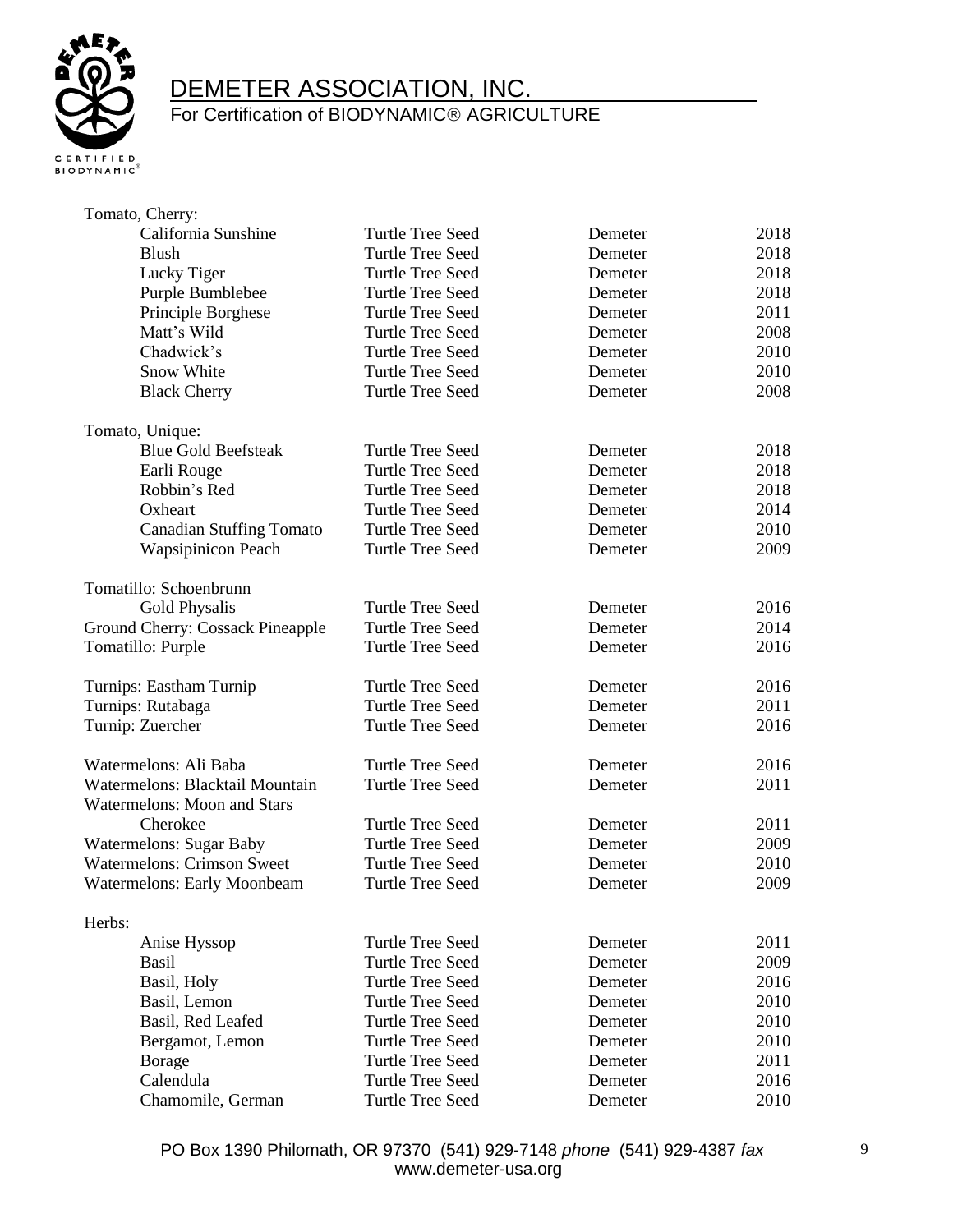

| Chives                                        | <b>Turtle Tree Seed</b> | Demeter | 2010 |
|-----------------------------------------------|-------------------------|---------|------|
| Clary Sage                                    | <b>Turtle Tree Seed</b> | Demeter | 2011 |
| Coriander and Cilantro                        | <b>Turtle Tree Seed</b> | Demeter | 2008 |
| Dandelion                                     | <b>Turtle Tree Seed</b> | Demeter | 2008 |
| Dill                                          | <b>Turtle Tree Seed</b> | Demeter | 2008 |
| Echinacea Purpurea                            | <b>Turtle Tree Seed</b> | Demeter | 2008 |
| Feverfew                                      | <b>Turtle Tree Seed</b> | Demeter | 2010 |
| Hyssop                                        | <b>Turtle Tree Seed</b> | Demeter | 2011 |
| Lavender                                      | <b>Turtle Tree Seed</b> | Demeter | 2010 |
| Lemon Balm                                    | <b>Turtle Tree Seed</b> | Demeter | 2008 |
| Mallow, Mauritanian                           | <b>Turtle Tree Seed</b> | Demeter | 2011 |
| Marjoram, Sweet                               | <b>Turtle Tree Seed</b> | Demeter | 2010 |
| <b>Mullein From France</b>                    | <b>Turtle Tree Seed</b> | Demeter | 2010 |
| Milk Thistle                                  | <b>Turtle Tree Seed</b> | Demeter | 2011 |
| Nettle, Stinging                              | <b>Turtle Tree Seed</b> | Demeter | 2010 |
| Sage                                          | <b>Turtle Tree Seed</b> | Demeter | 2010 |
| Savory, Summer                                | <b>Turtle Tree Seed</b> | Demeter | 2010 |
| Spilanthis                                    | <b>Turtle Tree Seed</b> | Demeter | 2018 |
| Thyme                                         | <b>Turtle Tree Seed</b> | Demeter | 2010 |
| Tobacco, Hopi                                 | <b>Turtle Tree Seed</b> | Demeter | 2016 |
| Valerian                                      | <b>Turtle Tree Seed</b> | Demeter | 2008 |
| Yarrow                                        | <b>Turtle Tree Seed</b> | Demeter | 2010 |
| Flowers:                                      |                         |         |      |
| Ageratum, Blue Mink                           | <b>Turtle Tree Seed</b> | Demeter | 2010 |
| Alyssum, White                                | <b>Turtle Tree Seed</b> | Demeter | 2010 |
| Amaranth, Burgundy                            | <b>Turtle Tree Seed</b> | Demeter | 2016 |
| Aster, China Double Mix                       | <b>Turtle Tree Seed</b> | Demeter | 2016 |
| Aster, Diane's Pink                           | <b>Turtle Tree Seed</b> | Demeter | 2010 |
| Bachelor's Buttons                            |                         |         |      |
| Courtin' Bouquet                              | <b>Turtle Tree Seed</b> | Demeter | 2016 |
| <b>Bachelors Buttons, Blue</b>                | <b>Turtle Tree Seed</b> | Demeter | 2010 |
| Bachelors Buttons, Red                        | <b>Turtle Tree Seed</b> | Demeter | 2008 |
| Calendula, Orange                             | <b>Turtle Tree Seed</b> | Demeter | 2016 |
| Calendula, Remembrance Mix                    | <b>Turtle Tree Seed</b> | Demeter | 2016 |
| Calliopsis                                    | Turtle Tree Seed        | Demeter | 2010 |
| <b>Castor Bean</b>                            | <b>Turtle Tree Seed</b> | Demeter | 2011 |
| Cleome                                        | Turtle Tree Seed        | Demeter | 2011 |
| <b>Scarlet Cockscomb</b>                      | Turtle Tree Seed        | Demeter | 2016 |
| Cockscomb Blazing Sunset Mix Turtle Tree Seed |                         | Demeter | 2018 |
| Coreopsis                                     | <b>Turtle Tree Seed</b> | Demeter | 2008 |
| Cosmos, Orange, Bright Lights                 | <b>Turtle Tree Seed</b> | Demeter | 2018 |
| Cosmos, Sensations Mix                        | Turtle Tree Seed        | Demeter | 2010 |
| Dahlia Mix                                    | <b>Turtle Tree Seed</b> | Demeter | 2010 |
| Echinacea Purpurea                            | Turtle Tree Seed        | Demeter | 2016 |
| Flax, Omega Blue                              | <b>Turtle Tree Seed</b> | Demeter | 2016 |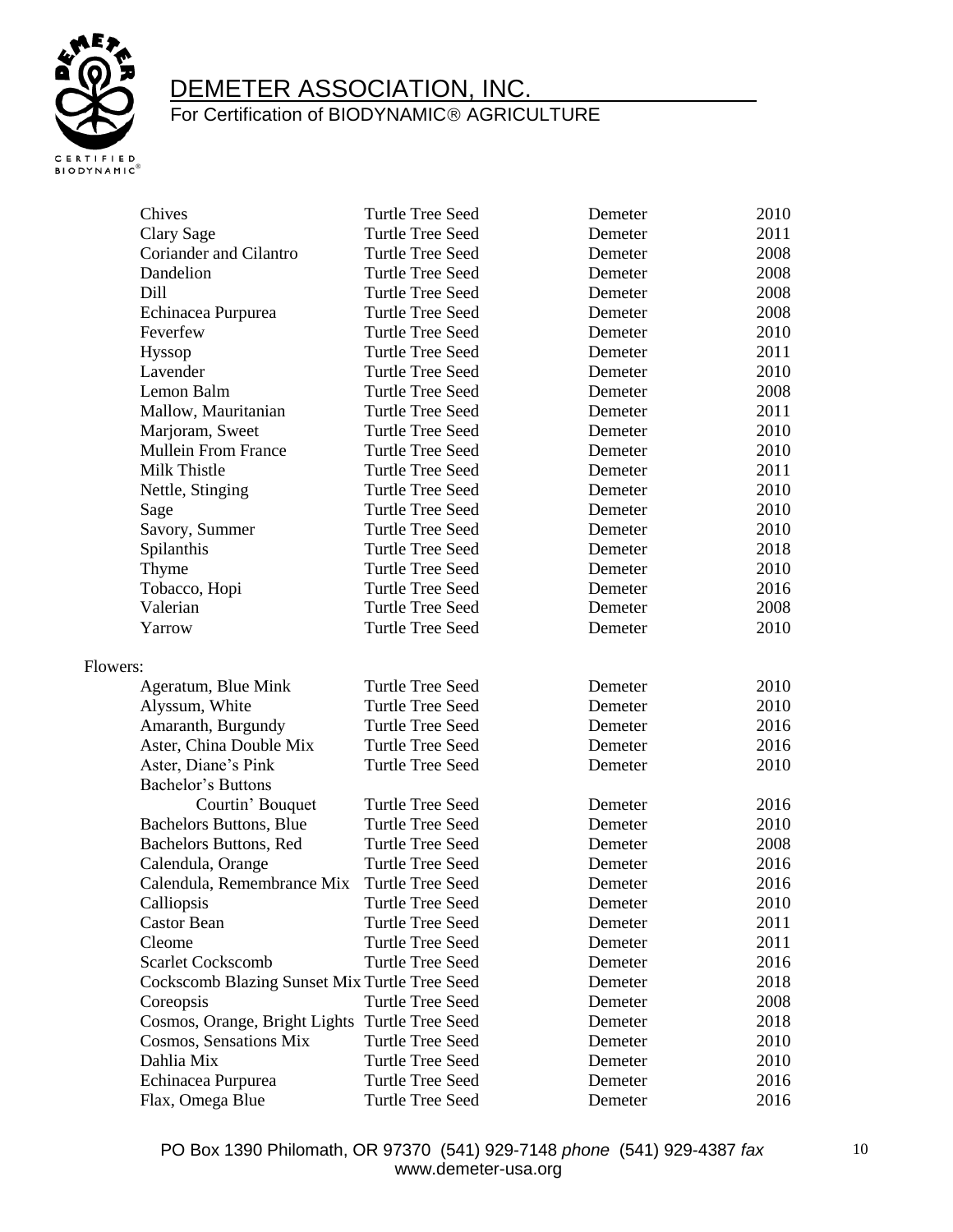

| Flax, Perennial Blue         | Turtle Tree Seed        | Demeter | 2010 |
|------------------------------|-------------------------|---------|------|
| O' Clocks                    | <b>Turtle Tree Seed</b> | Demeter | 2010 |
| Foxglove, Purple             | Turtle Tree Seed        | Demeter | 2016 |
| Foxglove, Yellow             | Turtle Tree Seed        | Demeter | 2010 |
| Gold'N'Red Rudbeckia         | Turtle Tree Seed        | Demeter | 2016 |
| Helichrysum (Strawflower)    | <b>Turtle Tree Seed</b> | Demeter | 2010 |
| Hibiscus Manihot             | Turtle Tree Seed        | Demeter | 2011 |
| Larkspur, Blue Spire         | Turtle Tree Seed        | Demeter | 2010 |
| Love-In-A-Mist               | <b>Turtle Tree Seed</b> | Demeter | 2009 |
| Lupine Mix                   | <b>Turtle Tree Seed</b> | Demeter | 2018 |
| Mallow, Mauritanian          | <b>Turtle Tree Seed</b> | Demeter | 2016 |
| Marigold, African            | <b>Turtle Tree Seed</b> | Demeter | 2010 |
| Marigold, Gem Mix            | Turtle Tree Seed        | Demeter | 2010 |
| <b>Morning Glory</b>         | Turtle Tree Seed        | Demeter | 2010 |
| <b>Mullein From France</b>   | <b>Turtle Tree Seed</b> | Demeter | 2016 |
| Nasturtium                   | Turtle Tree Seed        | Demeter | 2014 |
| Nicotiana, White             | <b>Turtle Tree Seed</b> | Demeter | 2011 |
| Petunia, Perseverance        | Turtle Tree Seed        | Demeter | 2010 |
| Phacelia                     | <b>Turtle Tree Seed</b> | Demeter | 2010 |
| Poppy, Jocelyn               | <b>Turtle Tree Seed</b> | Demeter | 2010 |
| Portulaca, Party             | Turtle Tree Seed        | Demeter | 2010 |
| Purple Hyacinth Bean         | <b>Turtle Tree Seed</b> | Demeter | 2016 |
| Purpletop Vervain            | Turtle Tree Seed        | Demeter | 2016 |
| Rudbeckia (Black-Eyed Susan) | Turtle Tree Seed        | Demeter | 2014 |
| Salpiglossis                 | <b>Turtle Tree Seed</b> | Demeter | 2009 |
| Snapdragon Panorama Mix      | <b>Turtle Tree Seed</b> | Demeter | 2009 |
| Sweet Pea, Edelwicke         | <b>Turtle Tree Seed</b> | Demeter | 2011 |
| Sweet William                | <b>Turtle Tree Seed</b> | Demeter | 2009 |
| Tithonia                     | <b>Turtle Tree Seed</b> | Demeter | 2010 |
| Tobacco, Flowering           | <b>Turtle Tree Seed</b> | Demeter | 2010 |
| Zinnia, Aztec Sunset         | Turtle Tree Seed        | Demeter | 2018 |
| Zinnia, Red Peruvian         | Turtle Tree Seed        | Demeter | 2010 |
| Zinnia, Golden Bush Mix      | Turtle Tree Seed        | Demeter | 2016 |
| Zinnia, State Fair Mix       | Turtle Tree Seed        | Demeter | 2008 |
| Zinnia, Purple Dahlia        | Turtle Tree Seed        | Demeter | 2008 |
| Sunflower, Standfast         | <b>Turtle Tree Seed</b> | Demeter | 2016 |
| Sunflower, Abendsonne        | Turtle Tree Seed        | Demeter | 2007 |
| Sunflower, Peredovik         | Turtle Tree Seed        | Demeter | 2016 |
| Sunflower,                   |                         |         |      |
| Raphael Garden Mix           | <b>Turtle Tree Seed</b> | Demeter | 2010 |
| Sunflower, Tarahumara        | <b>Turtle Tree Seed</b> | Demeter | 2008 |
| Sunflower, Giganteus         | <b>Turtle Tree Seed</b> | Demeter | 2018 |